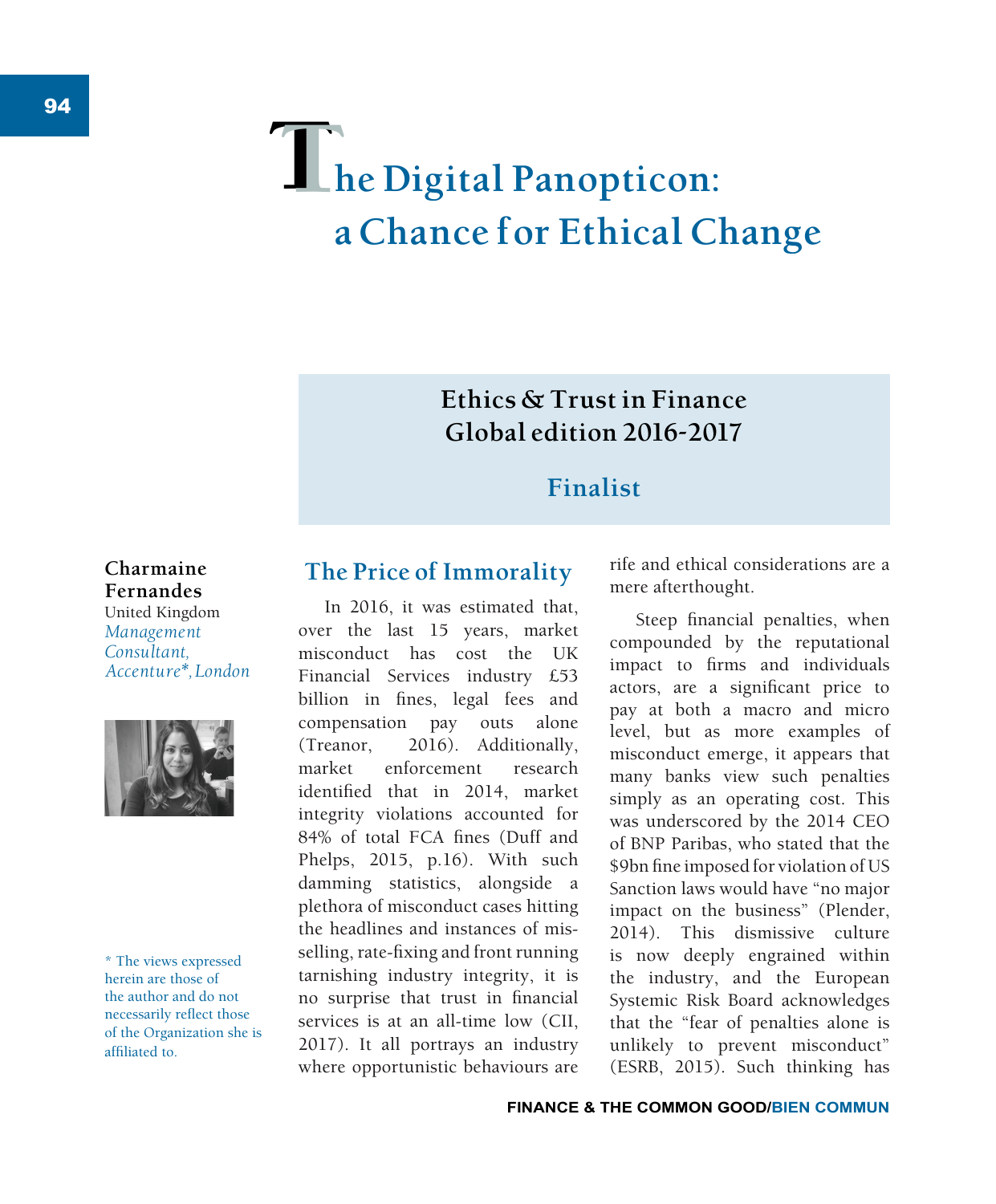En 2016, on a estimé que durant les 15 dernières années, les irrégularités commises sur le marché ont coûté à l'industrie des services financiers britanniques £53 milliards uniquement en amendes, frais juridiques et indemnisations. Dans une industrie où les comportements opportunistes sont monnaie courante et les considérations d'ordre éthique ne surviennent qu'après coup, les régulateurs ont à faire face au défi considérable de traiter les irrégularités commises par des entreprises où prévaut une forte complaisance à l'égard des écarts de conduite. La réponse de la part des fonctions de vérification et de conformité vient par la multiplication des technologies novatrices en matière de réglementation (RegTech). Dans le sillage de ce mouvement RegTech, cet article examine les moteurs contextuels qui favorisent les abus du marché et explore l'efficacité des nouveaux contrôles à composante technologiques pour décourager la mauvaise conduite au sein du service financier.

been evidenced more recently. One market analyst stated in reference to PPI compensation remediation: "It is a sign of Lloyds strength that it can shrug off £1.6bn of misconduct charges to post a strong rise in profits" (Burton, 2017).

Against this cultural backdrop, industry regulators face significant challenge. In 2015, we saw the FCA impose the industry's largest ever fine to date - on Merrill Lynch for transaction reporting failures. The penalty, £18.9m, sought to reflect Merrill Lynch's continued failure to address the "root cause" of their misconduct and sent a firm regulatory message to the industry (FCA, 2015). However, as the volume and size of fines intensify to address firms complacency with regard to misconduct, regulators are faced with a tough economic balance: banks are "highly leveraged and any fine that does have a palpable impact… could have systemic implications" (Plender, 2014). With this in mind, a clear need exists to evaluate the effectiveness of alternative market controls in deterring market abuse.

In response to this regulatory challenge, there has been a shift in the focus of industry supervision and across the industry in recent years. Regulators have increased the intensity and focus of their oversight, "to deliver pre-emptive, rather than reactive… supervision" (Financial Stability Board, 2014). We have seen the introduction of enhanced supervision strategies and regulatory reporting requirements, embedded in legislation such as EU Market Abuse Regulation, Banking Conduct Rules, MiFID II and REP-CRIM to name but a few.

In parallel, compliance functions are responding by leveraging innovative regulatory technologies (RegTech) to meet these enhanced supervisory controls. The global demand for regulatory, compliance and governance software is expected to reach \$118.7 billion by 2020 (Accenture, 2017).

In the light of this evolving and dynamic RegTech movement, this paper examines the environmental drivers that foster market abuse and goes on to explore the effectiveness of the new technological controls that serve to discourage misconduct in financial services. At the macroprudential level, it explores whether the threat of enhanced market surveillance is truly effective to deter market abuse in an industry where individual selfinterest is culturally engrained and driving substantial negative social externalities for the industry and, indeed, society.

Finally, applying a forwardlooking lens, it focuses on the social ecology of the industry and considers cultural reform, with a view of holistically remoulding the conduct framework that underpins opportunistic behaviours within the financial services sector today.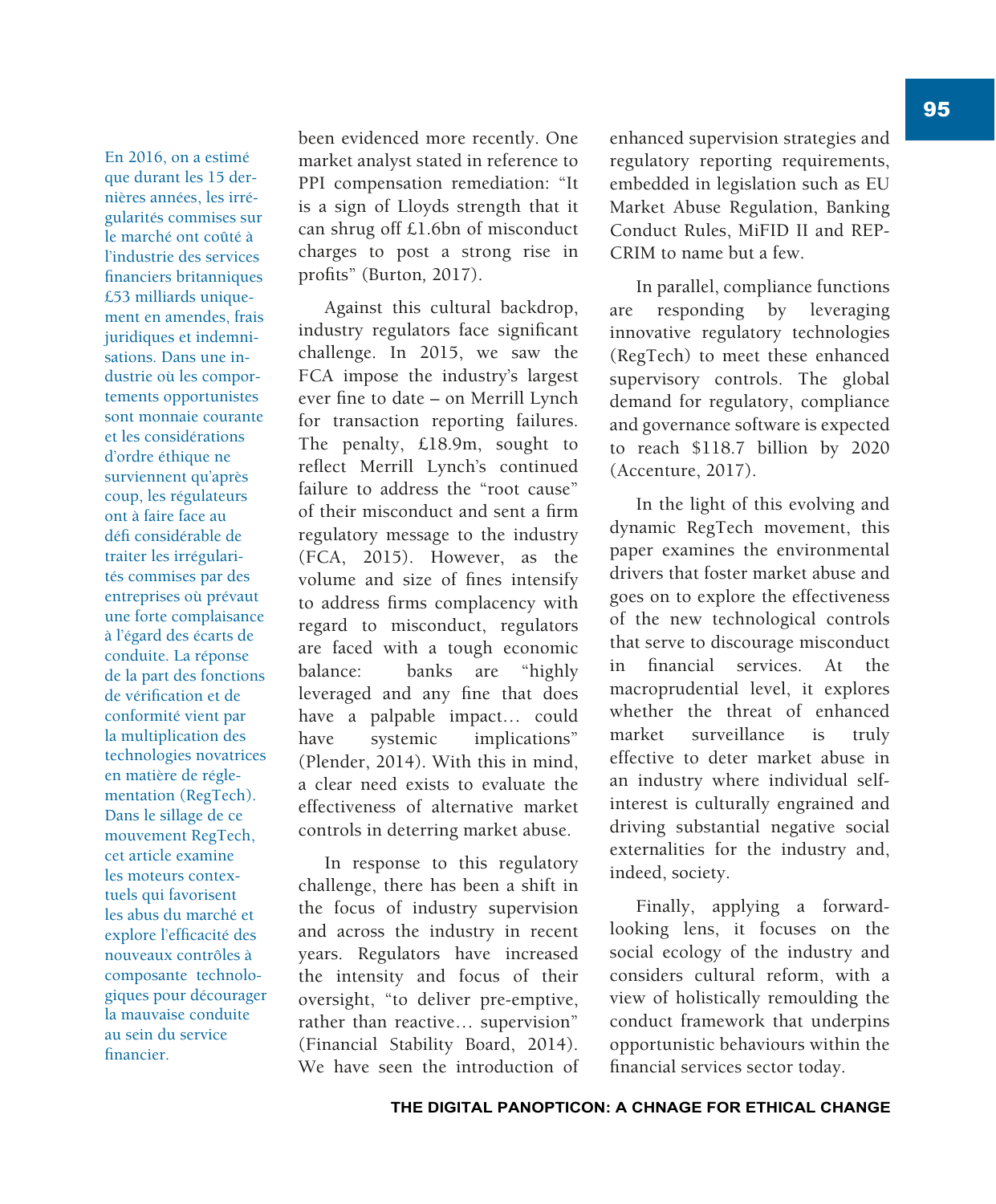Pour évaluer l'efficacité des solutions RegTech, il est utile d'examiner d'abord ce que signifie être « éthique » et ce qui conduit à des comportements contraires à l'éthique à l'intérieur des services financiers. Rousseau suggère que c'est l'environnement qui corrompt l'individu, une théorie renforcée par Bandura dans la Théorie d'Apprentissage Social (1977) qui affirme que les individus apprennent des comportements acceptables en observant leurs modèles de comportement. Les études de la prison de Bentham (Semple, 1993) nous offrent un aperçu précieux par lequel l'individu « se contrôle lui-même de peur d'une punition » depuis la garde du panoptique central. Tandis que la surveillance réglementaire et de conformité a toujours été répandue à travers l'industrie, elle n'a jamais été aussi plus puissante ou agile (Deloitte, 2016). Comment cette vague RegTech va-t-elle changer la face des services financiers ?

#### **The Environmental Incubators and Ethics of Misconduct**

To evaluate the effectiveness of RegTech solutions in deterring market misconduct, it is useful to first consider what it means to be "ethical" and what drives unethical behaviours within financial services

The question of ethics is one is one of the very fundamental drivers of human behaviours, entrenched in the norms and mores of society and a complex topic that has challenged businesses for decades (Stead et al., 1990). A plethora of literature exists in the field of ethical behaviours, with researchers considering an individual's social, economic and religious background to name but a few factors (Treviño and Youngblood, 1990).

However, this paper leans on research by Hamlin et al., (2011), that assessed the ability of a child to distinguish right from wrong. Their experiments highlighted innate feelings of empathy as well as the repeated tendency to "choose good" when faced with a moral decision.

Revealingly, analysis conducted by MoralDNA™ for the Chartered Management Institute contradicts these findings, evidencing that financial services leaders tend to suppress empathy, with their sense of ethical care stronger at home than at work (CMI, 2016). Rest (1986), suggests that "moral awareness" – the identification of a moral issue  $-$  is the first stage of the ethical decision-making process. This statistic is particularly interesting, suggesting weakened integrity when faced with moral awareness, leading to unethical business decisions and, consequently, market abuse.

Fundamentally, this research leads us to question what the environmental factors are that drive financial services representatives to cast aside this innate, human moral awareness in the workplace and act opportunistically. Rousseau (1987) offers an interesting perspective, suggesting that it is the environment that corrupts the individual, a theory reinforced by Bandura's social learning theory (1977), which asserts that individuals learn acceptable behaviours through observational learning from their role models. Somewhat revealingly, a study by the Chartered Management Institute found that 29% of financial services managers interviewed rated their organisation as having mediocre or poor standards of ethical behaviour (CMI, 2016).

On balance, a view of the industry is depicted whereby misconduct is broadly accepted by the masses, and regulatory and legal penalties are cast off as a simple operating cost, a relatively small item on a firm's profit-heavy balance sheet.

From a macro perspective therefore, consideration should be given to how we protect the industry and society from the negative externalities of such opportunistic behaviours. Further, at a micro level, how can firms prevent "good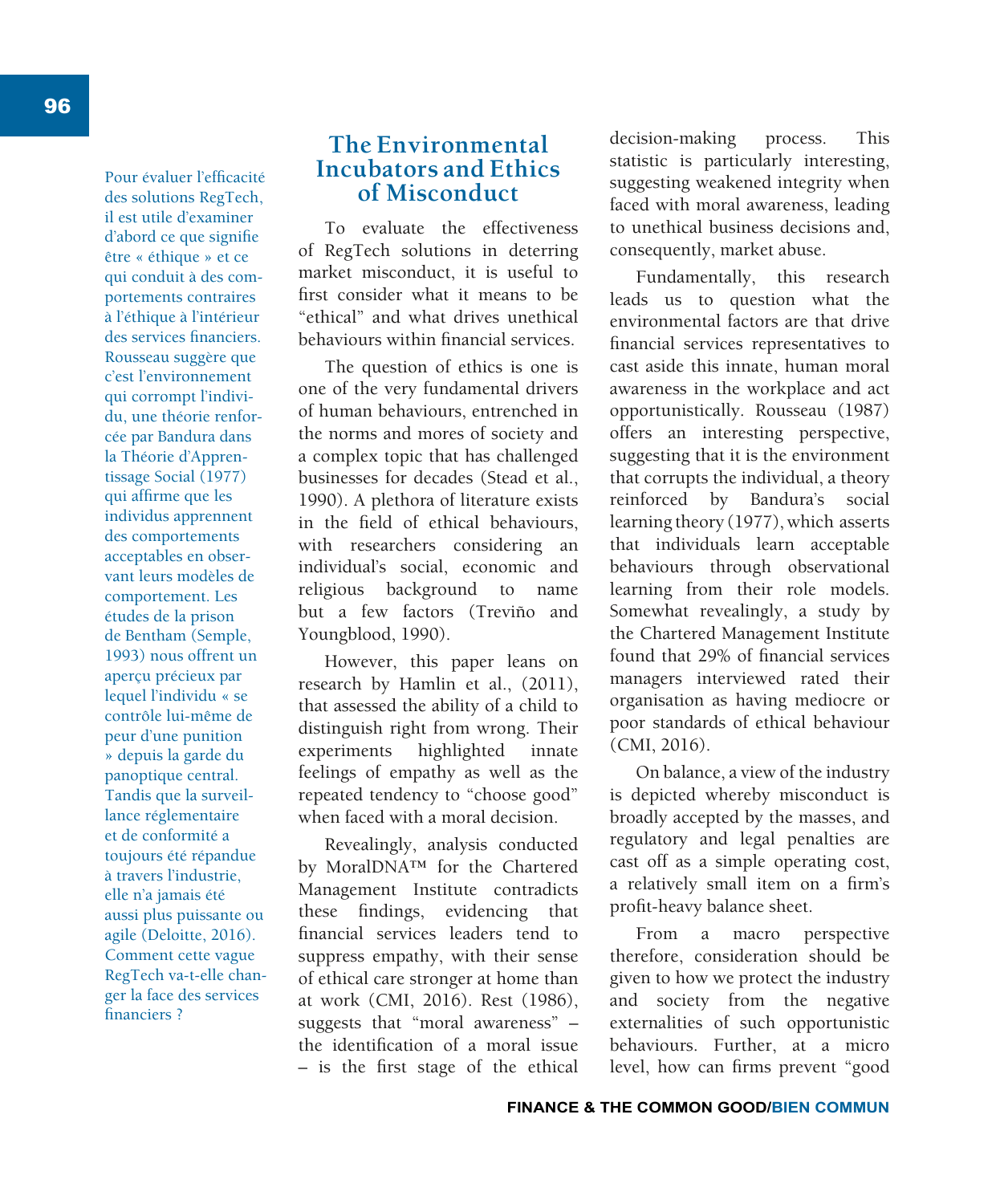Depuis quelques années, l'industrie a observé une percée technologique majeure quand un foisonnement de start-ups techniques ont inondé le marché alors que les entreprises s'emploient à démontrer la rigueur de leurs contrôles internes et investissent de plus en plus dans des solutions RegTech pour aider leurs écosystèmes internes à promouvoir une conformité plus efficace (Accenture, 2017). En substance, l'industrie financière est entrée dans l'ère du panoptique numérique, avec des solutions techniques qui fournissent un contrôle rapidement renforcé et un aperçu détaillé dans des analyses jusqu'alors inexploitées.

Cependant, comme l'histoire l'a démontré, la peur du contrôle et de la surveillance n'ont pas dissuadé les services financiers de commettre des abus. Tandis que les solutions RegTech permettent certainement aux entreprises de prendre des décisions de risque plus adéquates grâce à des analyses de données améliorées et

people from doing bad things"? (Kaptein, 2012). The Bentham prison studies (Semple, 1993) offer us some valuable insight in to the human psyche. Hobbes (Hobbes cited by Bennett, 2015) asserted that the "bestial nature" of man drives self-interests and that as such, the "intervention of a higher authority" is a necessary control. Bentham's prison studies introduced a central panopticon that provides complete oversight for the watchman (the regulator), however those under observation are unable to look in. As Foucault (1977) describes it:', "he is seen, but does not see; he is the object of information but never communication". As a result of this asymmetric information, the individual "polices himself out of fear of punishment".

In the wake of the global financial crises, many financial institutions have invested heavily to remediate existing control weaknesses and respond to the heightened regulatory focus on oversight. Despite these efforts however, firms "continue to fall short of regulatory expectations, by maintaining highly manual regulatory and compliance processes which lack meaningful data insight" (Humphries, 2016). Further, nd whilst regulatory and compliance surveillance has always been prevalent across the industry, it has never been more powerful or agile than the technological offerings that are flooding the market today (Deloitte, 2016).

This leads us to the question, how will this disruptive RegTech wave, impact the face of financial services?

#### **The RegTech Panacea**

Over the last few years, the Industry has observed significant technological disruption as a flurry of tech start-ups has inundated the market, offering technologies in the trade surveillance, risk analytics and fraud prevention spaces to name but a few. As regulatory requirements increase and supervisory controls tighten, firms are eager to demonstrate the rigour of their internal controls. They are increasingly investing heavily in RegTech solutions to support their internal ecosystems and to facilitate more efficient compliance across their lines of defence (Accenture, 2017). In essence, the industry has entered the age of the digital panopticon, with vendors providing firms with rapidly enhanced oversight and offering data solutions that can provide detailed insight in to previously untapped analytics. For example, vendors are offering solutions that can identify "internal collusive networks" through holistic analysis of a firms e-communications and therefore enable firms to take pre-emptive action against misconduct (Catelas, 2017).

However, as history has demonstrated, the threat of oversight and surveillance has not deterred misconduct in financial services to date. Further, whilst RegTech solutions certainly empower firms to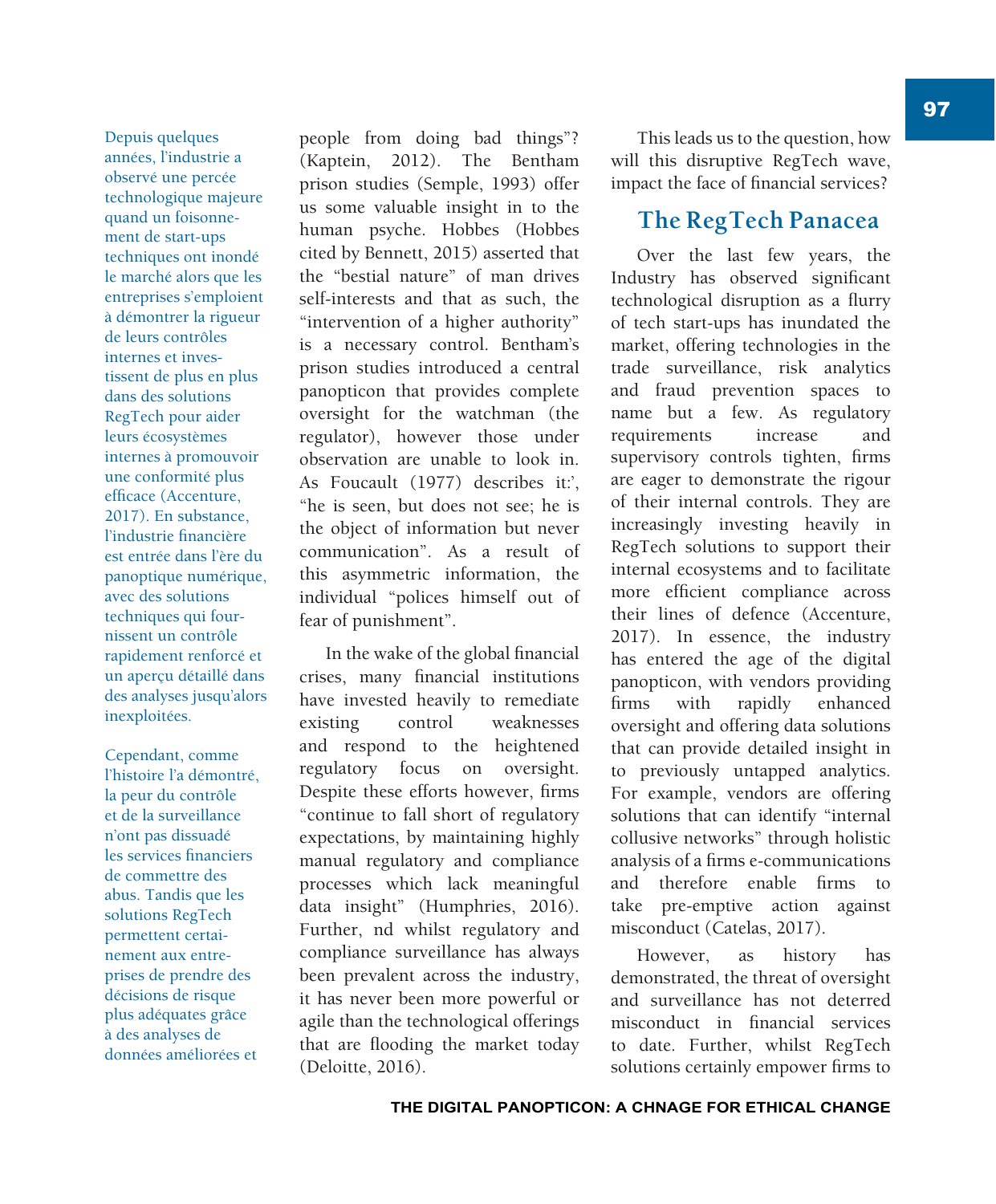98

à un puissant aperçu du risque, est-ce que le seul fait de se concentrer sur de telles solutions permettra de réduire l'abus du marché ?

Afin d'explorer cette question plus loin, il est utile de s'appuyer sur le paradigme de l'Ancien Testament d'Adam et Eve dans le jardin d'Éden. Bien qu'il s'agisse d'une pseudo réalité simplifiée, cet exemple soulève des considérations très pertinentes autour de l'efficacité des contrôles du marché et du rôle important de la culture quand on cherche à pousser les gens «aux bons choix» (Hamlin et al., 2011).

En offrant aux entreprises un aperçu très pertinent et intelligent, il y a un risque réel que l'adoption rapide de solutions RegTech devienne une panacée inefficace pour tous les défis de conformité d'une entreprise (Deloitte, 2016 p.g 6).

La surveillance du marché, renforcée selon des solutions RegTech est nécessaire pour détecter et empêcher les abus de marché et la mauvaise conduite.

make more informed risk decisions through enhanced data analytics and powerful risk insight, will a focus on such solutions alone truly be enough to curb market abuse?

#### **The Effectiveness of Regulatory Surveillance in the Garden of Eden**

To explore this question further, it is helpful to draw on the Old Testament paradigm of Adam and Eve in the Garden of Eden. Parallels can be drawn between the opportunistic behaviours prevalent within the financial services industry and the ethical challenges faced by Adam and Eve. Further, and in particular, this example gives rise to interesting considerations around the effectiveness of powerful RegTech solutions in curbing misconduct.

In this Biblical paradigm, we are told that a set of simple, governing principles has been established within the Garden of Eden. Acting against these, Eve plucks the forbidden fruit from the tree of knowledge and colludes with Adam, aware that their act is prohibited and that it will invoke the wrath of the all-seeing, all knowing regulator.

Although a simplified pseudoreality, this old-world example raises very relevant considerations around the effectiveness of market controls today and the important role of culture when seeking to drive people to "choose good" in the face of moral hazard (Hamlin et al., 2011). Kaptein (2012) asserts, that "fencing organisations in with procedures, systems and structures provides no guarantee that people will do the right thing". Certainly, the Old Testament example helps to bring this to life. In this instance, Eve's debate with the Serpent evidences her "moral awareness" (Rest, 1986) and despite the threat of powerful, all-seeing market surveillance alongside the inevitable threat of consequence, opportunism and selfinterest prevail.

On balance therefore, whilst offering firms very relevant and intelligent insight, there is a very real risk that the rapid adoption of RegTech solutions will become an ineffective, supposed, panacea for a firm's compliance challenges (Deloitte, 2016 p.g 6). Market supervision, reinforced by RegTech solutions and regulatory parameters are necessary controls to detect and prevent instances of market abuse and misconduct. However, as demonstrated by Adam and Eve, ultimately "without strong ethical cultures, regulation and compliance will never be enough". (CII, p.4, 2017).

#### **Cultivating an Ethical Conduct Culture**

The European Systemic Risk Board states that the prevention of misconduct is the preferred approach, rather than addressing the issue after the event has occurred (ESRB, 2016, p.9). From an environmental perspective, we have identified that the threat of surveillance, along with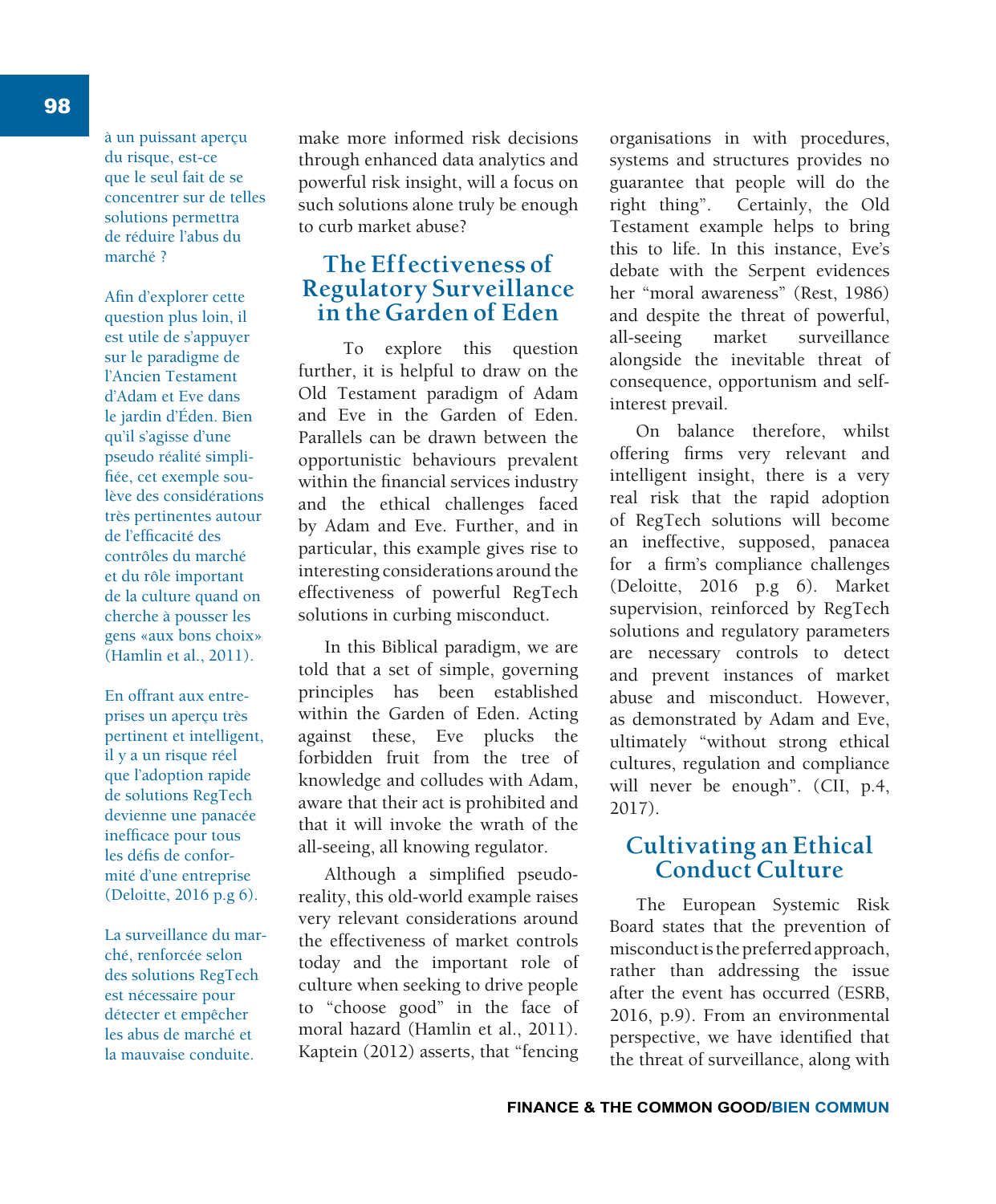Cependant, comme cela a été démontré par Adam et Eve. en fin de compte « sans une forte culture éthique, la régulation et la conformité ne seront jamais suffisantes ».

D'un point de vue environnemental, nous avons constaté que la menace de surveillance, avec seulement des représailles réglementaires, ne sont pas suffisants pour dissuader les abus du marché.

Comment pouvonsnous dès lors assurer un changement dans la conduite éthique de l'industrie et favoriser une culture par laquelle « les bonnes personnes font les bonnes choses » ? La première ligne de défense est vue comme un mécanisme de contrôle intégral dans le « combat contre les abus du marché », cependant, dans un contexte culturel complaisant est-ce que les fonctions de conformité sont suffisantes? Entre 2014–2015, l'industrie a comptabilisé une augmentation de 24 % des Rapports sur des transactions suspectes (Financial Times, 2015), par des entreprises cherchant

regulatory reprisal alone, are simply not sufficient to deter market abuse. How therefore can we achieve a shift in the ethical conduct of the industry and nurture a culture whereby "good people, do good things"? (Kaptein, 2011).

The first line of defence is viewed as an integral control mechanism in the "fight against market abuse" and serves to "protect against, detect and to help prevent against market abuse" (FCA Market Watch, 2016 p. 5). However, against this cultural backdrop we need to ask whether Compliance functions doing enough to effectively prevent market abuse. Between 2014 and 2015, the industry observed a 24% increase in the volume of suspicious transaction reports raised (Binham, 2015), with firms seeking to identify and report instances of market abuse before they were uncovered by regulatory scrutiny (Duff and Phelps, 2015).

This statistic is particularly revealing, demonstrating as it does an environment in which firms are focused on reporting postmisconduct detection, rather than on employing truly effective control mechanisms to prevent misconduct and market abuse. This culture is further illustrated by the Merrill Lynch transaction reporting scandal touched on earlier in this paper. Here the firm exhibited a blatant disregard for known misconduct over a period of eight years. This highlights that efforts are required to uplift the ethical standards of the financial services industry.

#### **Spreading Ethical Conduct from Grassroots to Tree Tops**

Misconduct breeds mistrust, and in a fragile political and economic environment such a combustible equation threatens irrevocable, systemic damage to the health of the economy as a whole. It is therefore clear that the financial services industry has a very real, social responsibility to embed good, ethical practices across its workforce and to discard the culture of "unfettered misconduct" (McLannahan, 2017) embedded across the sector.

As established thus far, managing the conduct of the financial services is a complex task, requiring careful balance of regulation, compliance and culture. As previously noted: "without strong ethical cultures, regulation and compliance will never be enough" (CII, p.4, 2017). However, to observe a true shift in conduct, dedicated reform efforts are required across all organisational levels within both the industry and individual firms

#### **Finding the Right Cure for the Misconduct Pandemic**

When considering how to address this challenge, it would be imprudent to not reflect on the management of ethical conduct in other industries. This paper begins this analysis at the macro level, examining the medical industry for direction on ethical leadership, and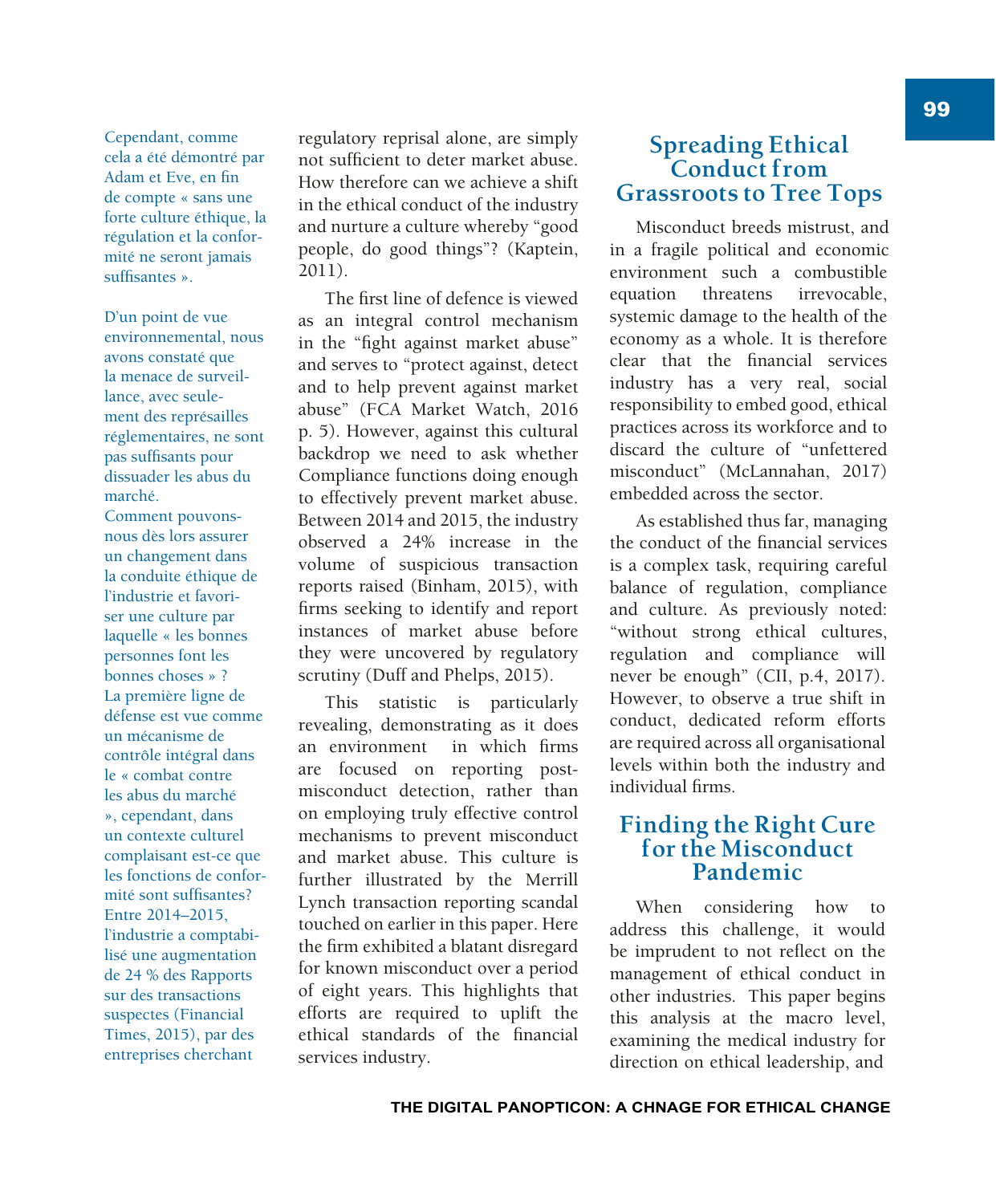à rapporter les cas d'abus avant qu'ils n'aient été découverts par l'examen minutieux réglementaire (Duff et Phelps, 2015). Les entreprises se concentrent sur la détection et le rapport sur la mauvaise conduite a posteriori plutôt que d'employer des mécanismes de contrôle véritablement efficaces pour sa prévention.

Le comportement inapproprié et la faute suscitent la méfiance. et dans un environnement politiquement et économiquement fragile, une telle configuration devient explosive et entraîne des dégâts irréversibles pour la santé de l'économie dans son ensemble.

Il est donc évident que l'industrie des services financiers a une responsabilité sociale réelle afin d'inculquer de bonnes pratiques éthiques à ses collaborateurs et de rejeter la culture permissive dominante. Gérer la conduite des services financiers est une tâche complexe, qui exige un équilibre prudent de régulation, de conformité et de

then goes on to reflect on ethical conduct at the organisational level.

At the core of the healthcare profession sits medical ethics. Essentially, this is centralised around four key principals (Clinical Ethics Network, 2017), further underpinned by the Hippocratic oath, that create a moral code that governs ethical practices and conduct within the field:

- I. Autonomy: enabling individuals to make informed decisions
- II. Beneficence: promoting what is best for the patient
- III. Non Maleficence: avoiding the causation of harm
- IV. Justice: distributing benefits, risk and cost fairly

As in every industry, cases of negligence and misconduct do of course exist within the medical field. However studies have identified that "doctors, nurses and other medical practitioners emerge as the most trusted" roles within the profession. The top three reasons for this trust were: the professional expertise of the practitioners; having no reason to doubt them; and belief in their honesty and integrity (Wellcome Trust, 2016).

The relevance of this particular research to the financial services Industry is two-fold. Firstly, how much of society's trust in these professionals, can be put down to the symbolic moral code to always act in the best interests of the customer? And secondly, to what extent does this personal ethical pledge rein back an individual's "bestial instincts" (Hobbes cited by Bennett, 2015) when they are faced with moral hazard?

Addressing the first of these questions, the introduction of an ethical code for banking is one that has been heavily debated and continues to divide opinion. In 2013, the Dutch Banking Association introduced a mandatory oath applicable across the workforce. The pledge echoed that of the four medical principals. Critically, employees pledged not to misuse their banking knowledge and to be aware of their social responsibilities to society throughout their business transactions (Fox, 2015).

ResPublica, a leading British think tank championed adoption of such an oath in the UK. However the Parliamentary Commission on Banking Standards found that "investing too much in a single solution might be a false summit" (BBA, 2014). Instead, in 2015, the Financial Conduct Authority and Prudential Risk Authority introduced the final rules for "improving accountability in the banking sector" outlined in the Senior Managers Regime, The Certification Regime and Conduct Rules (FCA, 2015).

This paper argues, however, that, although such guidelines are a necessary component of managing misconduct and unethical behaviours, without cultural foundations ultimately such efforts are "devoid of purpose" (Fox, 2015). Further, it challenges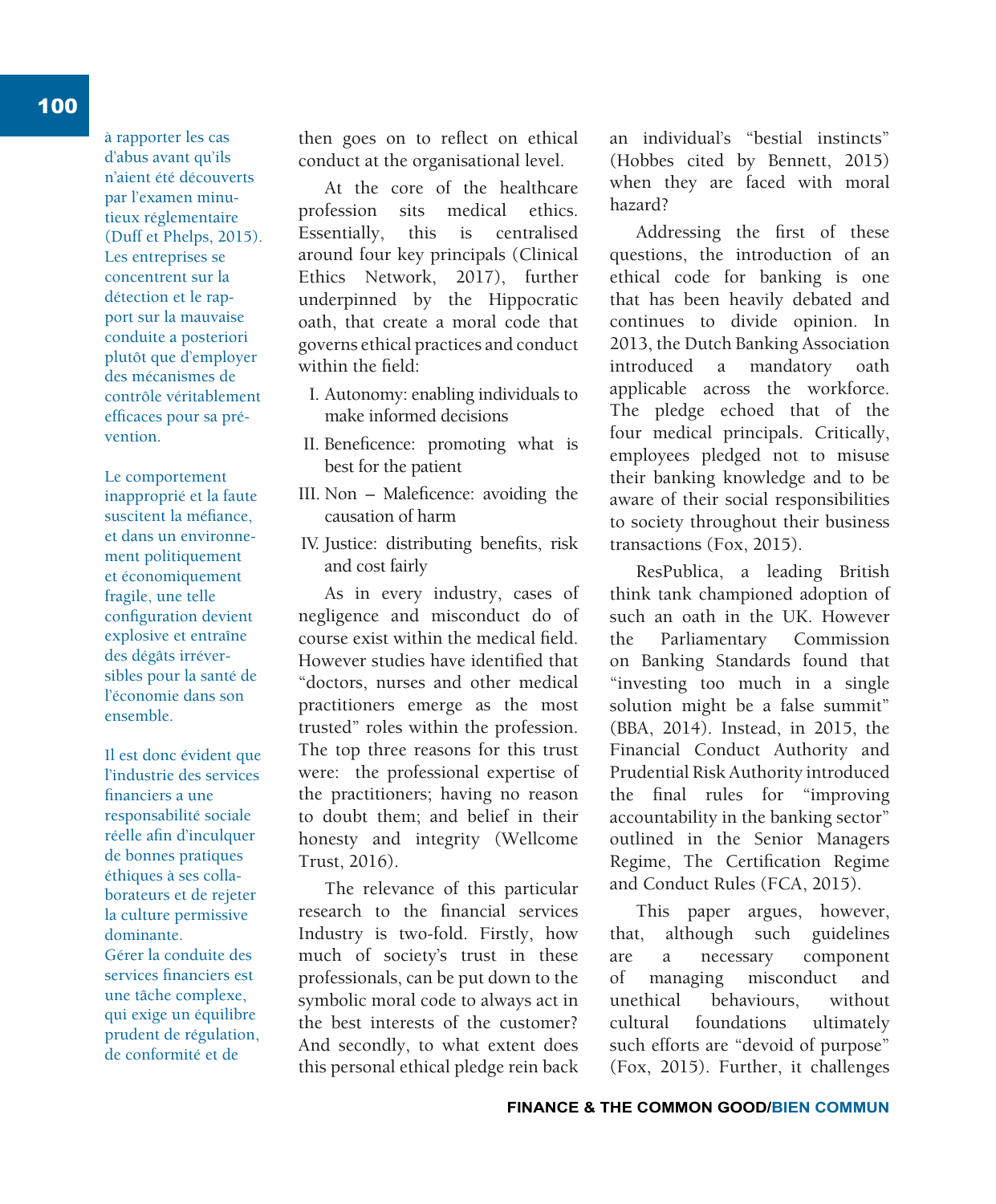culture. Sans de fortes cultures éthiques. la régulation et la conformité ne seront iamais suffisantes. Cependant, si l'on veut constater un vrai changement dans les comportements, des efforts de réforme sont indispensables à tous les niveaux organisationnels de l'industrie et des entreprises.

A cet effet, il serait imprudent de ne pas examiner la gestion de conduite éthique dans d'autres industries. Des études de l'industrie médicale ont identifié que « les médecins, les infirmières et d'autres praticiens médicaux apparaissent comme des rôles de référence » à l'intérieur de la profession. La pertinence de ce constat pour l'industrie des services financiers est double. Tout d'abord, quelle part de la confiance de la société dans ces professionnels peut-elle être mise sur le compte du code moral symbolique de toujours agir dans les meilleurs intérêts du client ? Ensuite, dans quelle mesure cet engagement éthique personnel décourage les « instincts bestiaux » d'un individu (Hobbes cité

the Parliamentary Commission's statement that suggests an oath would be an ineffective "single solution", whilst acknowledging that the management of misconduct is a delicate balance of regulation, compliance and conduct. Although seemingly abstract, this is evidenced in the medical field, where social trust and confidence in the medical profession in many ways can be attributed to the moral code of ethics embedded in the professional discourse. Essentially, therefore, this paper offers the view that an industrywide pledge would act as a symbolic social commitment and complement the other market controls that serve to deter misconduct in the financial services sector.

#### **The Death of Distance**

Again looking to the healthcare industry, we explore the effectiveness of such a pledge at the individual level, examining to what extent such oaths prevent an individual from acting opportunistically when faced with moral hazard.

The patient – doctor relationship is particularly revealing, with trust acting as "the defining element in the patient/physician interpersonal relationship" (Pearson, S and Raeke, L., 2000). Alongside cases of misconduct, the decline of trust in banking can to some extent be attributed to the modern face of banking today. In essence the "death of distance" (Cairncross, 1997) has contributed to the death of relationships and trust, with technological advances removing the interpersonal relationships prevelant in traditional banking.

A plethora of research suggests that the likelihood of misaligned behaviour is significantly reduced when trust and a common, human relationship exists (Griffin, R and O'Leary, K., 2004). In an increasingly digital age, driven by technological advancement, an industry-wide oath would certainly serve as a reminder to financial service professionals of their duty of care to society.

#### **Ethics Are More Than Just Skin Deep**

In 2017, the French beauty company L'Oréal was recognised by the Ethisphere Institute as the World's most ethical company (Ethisphere, 2017). Aside from their strong corporate social responsibility, what is it that sets this company out from the rest? From an operating perspective, in 2000, L'Oréal was one of the first companies in France to establish a code of ethics and later, in 2007, they appointed a dedicated chief ethics officer (L'Oréal, 2017).

In essence, this suggests that, at firm level, operating model reform is required across financial services with greater emphasis placed upon ethical conduct. To some extent, we are seeing evidence of this change being championed with many banks seeking to manage "bad behaviour at the source" (Engler, 2017). JP Morgan and Goldman Sachs, for example, are amongst a few Banks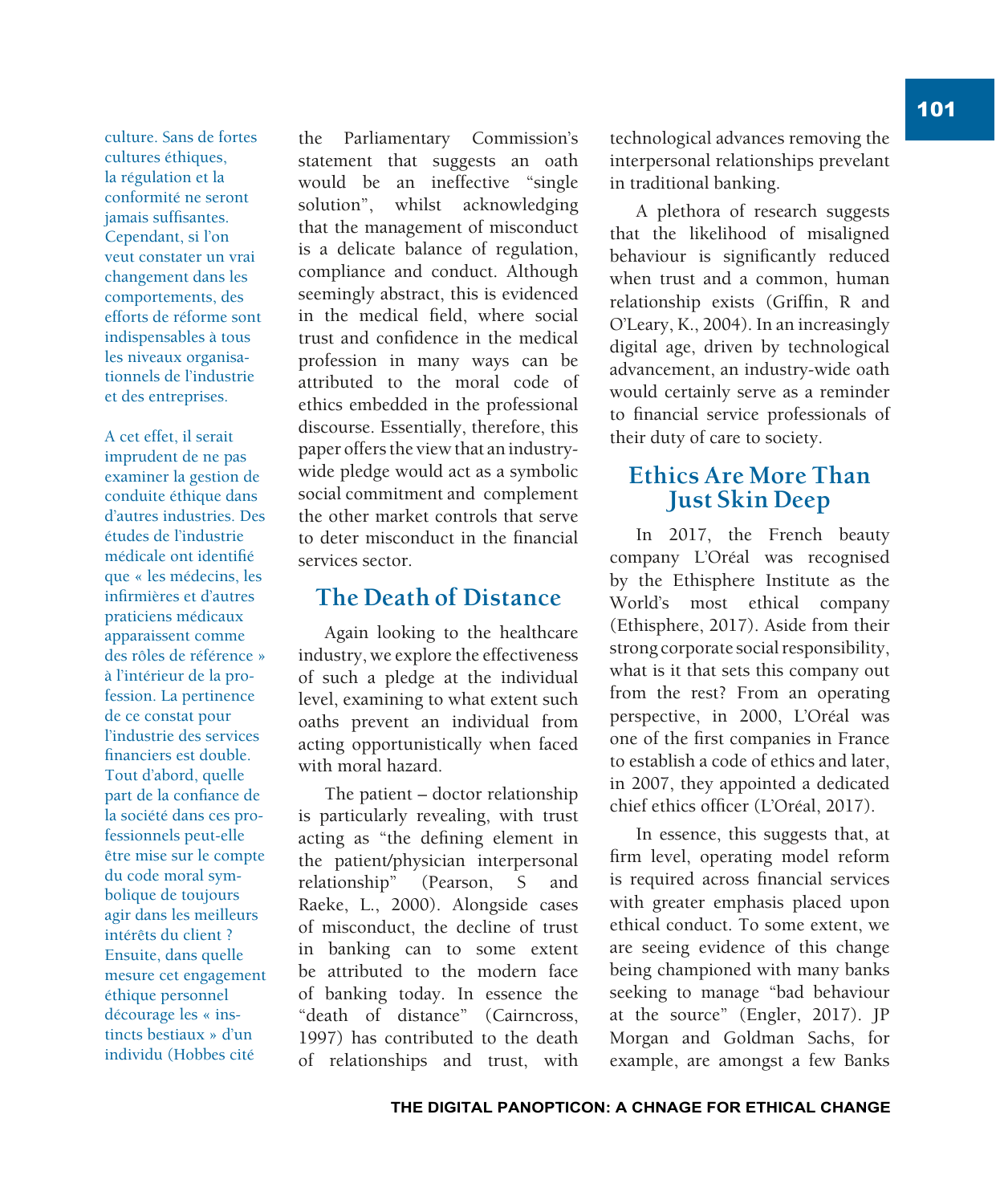par Bennett, 2015)? Un engagement large de la part de l'industrie agirait comme une volonté sociale symbolique complétant les autres contrôles du marché qui servent à dissuader la mauvaise conduite.

La relation patient– médecin est particulièrement révélatrice, ou la confiance agit comme « l'élément déterminant dans la relation interpersonnelle patient–médecin » (Pearson, S et Raeke, L., 2000). La baisse de confiance dans les banques peut être attribuée dans une certaine mesure au visage moderne du secteur bancaire aujourd'hui. En substance, «la mort de la distance» (Cairncross, 1997) a contribué à la mort des relations et de la confiance, et les progrès technologiques ont éliminé les relations interpersonnelles qui prévalaient dans le secteur bancaire traditionnel. Une pléthore de recherches suggère que la probabilité d'un comportement inadéquat est significativement réduit lorsque la confiance et une relation humaine,

establishing proactive "central supervisory teams" that seek to identify problem areas and strengthen the firm's internal supervisory framework, acknowledging that a new organisational structure is required to truly confront misconduct (Engler, 2017). Ultimately however, with reference to Bandura's (1977) social learning theory, if change is to be successfully adopted, it is important for senior leaders to set the standard for the organisation's cultural agenda. The introduction of the role of chief ethics officer to a firm's board. alongside dedicated, preventative supervisory teams certainly sets the organisational tone in favour of ethical conduct.

#### **Managing the Delicate Ecology of Financial Services Conduct**

On balance, therefore, the management of misconduct is a delicate ecology composed of a fine equilibrium of industry regulation and organisational compliance. At the core lie ethics and culture. Throughout this paper we have explored these individual constructs in turn and conclude that, in isolation, these components are quite simply ineffective and will have limited effect without being cultivated as part of an ethical culture.

Returning to the question this paper set out to explore, RegTech is certainly an effective asset to this ecology offering powerful insight to compliance functions and regulators. However, as earlier highlighted, it should not be viewed as a panacea for market abuse. Rather, as the industry continues to adopt disruptive RegTech solutions, we should embrace the opportunity to leverage this change to realise a real and effective shift in conduct across the industry. This should be a shift to a culture in which the innate human desire to want to "choose good" overrides the opportunistic behaviours that business can present.

Certainly, it is fair to argue that this is a topic far wider than the realms of financial services alone. with misconduct an ailment afflicting society as a whole. However, as in the old adage "be the change you want to see" (perhaps somewhat ironically), the first step in this journey starts with us. The financial services professionals of today must chart the new ethical culture of tomorrow.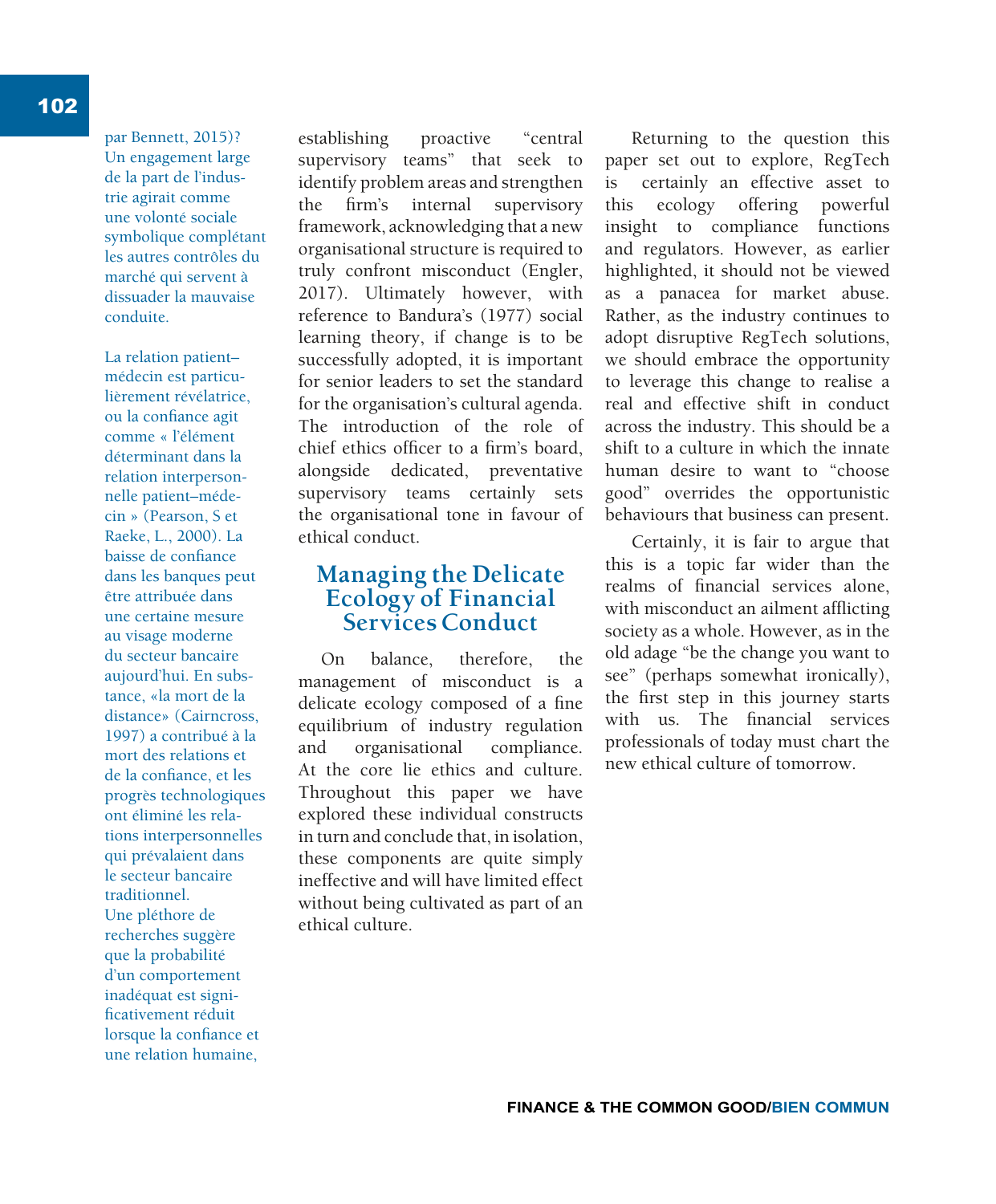commune existent (Griffin, R et O'Leary, K., 2004). Dans un monde de plus en plus numérique, un serment propre aux professions financières servirait certainement à rappeler aux professionnels leur devoir de prendre soin de la société.

L'exemple de l'Oréal suggère que le secteur des services financiers a aussi besoin d'une réforme opérationnelle au niveau des entreprises, avec un accent plus grand mis sur la conduite éthique. L'introduction d'une fonction de directeur en éthique au sommet de l'entreprise, à côté des fonctions de surveillance dédiées à la prévention, pose certainement le cadre organisationnel adéquat pour la conduite éthique.

Tout compte fait donc, la gestion des écarts de conduite est un exercice d'équilibrisme dans un contexte où se chevauchent la régulation de l'industrie, la conformité organisationnelle, avec au cœur, l'éthique et la culture. Prises une a une, ces composants sont tout simplement inefficaces et de portée

#### **References**

Accenture (2017). *The Growth of Regulatory Technology is Changing the Financial Services Landscape.* Retrieved from: http:// financeandriskblog.accenture .com/regulatory-insights/reg-tech/ growth-of-regulatory-technologyis-changing-the-financial-serviceslandscape.

Bandura, A. (1977). *Social learning theory.* Retrieved from: https://books.google.co.uk/books/ about/Social learning theory. html?id=IXvuAAAAMAAJ.

Bennett, J. (2015). *Leventian Part 1: man*. Retrieved from: http://www. earlymodernt/exts.com/assets/pdfs/ hobbes1651part1.pdf.

Binham, C. (2015). *Global regulators shift focus to risk and conduct. The Financial Times,* 4 May*.*  Retrieved from: https://www.ft.com/ content/e965566c-f1b1-11e4-98c5- 00144feab7de

British Bankers Association (2014). *A Bankers Oath: Part of the Answer?* Retrieved from: https:// www.bba.org.uk/news/bba-voice/abankers-oath-part-of-the-answer/#. WX34Yo-cEgo.

Burton, L. (2017). Lloyds Bank takes another 1bn hit*. The Telegraph*, 27 July. Retrieved from: http://www. telegraph.co.uk/business/2017/07/27/ lloyds-bank-takes-another-1bn-hitppi-compensation-claims/.

Cairncross, F. (1997). *The death of distance: how the communications revolution is changing our lives.* New York: Harvard Business School Press.

Catelas (2017). *What we Do.* Retrieved from: http://www.catelas. com.

Clinical Ethics Network (2017). Ethical Framework. Retrieved from: http://www.ukcen.net/ethical\_issues/ ethical\_frameworks/the\_four\_ principles of biomedical ethics.

Chartered Insurance Institute (2016). *Good Leadership – Culture, Ethics and Conduct in Financial Services.* Retrieved from: http://www. cii.co.uk/media/739 1800/good\_ leadership\_culture\_and\_leadership\_ ciiandcmi.pdf.

Deloitte (2016). *Is RegTech the New FinTech?* Retrieved from: https:// www2.deloit te.com/ie/en/pages/ financial-services/articles/RegTechis-the-new-FinTech.html.

Duff and Phelps (2015). *Global Enforcement Review*. Retrieved from: http://www.duffandphelps.com/ insights/publications/complianceand-regulatory/global-enforcementreview-2015.

Engler, H. (2017). *US big banks building front-office supervisory teams*  $to$  handle conduct, non-financial risk. *Reuters*, 28 March. Retrieved from: http://www.reuters.com/article/bcfinreg-bank-conduct-supervisionidUSKBN16Z2J8.

Ethisphere (2017). *The World's Most Ethical Companies to Make the 2017 World's Most Ethical Companies List.* Retrieved from: http://worldsmostethical companies. ethisphere.com/honorees/.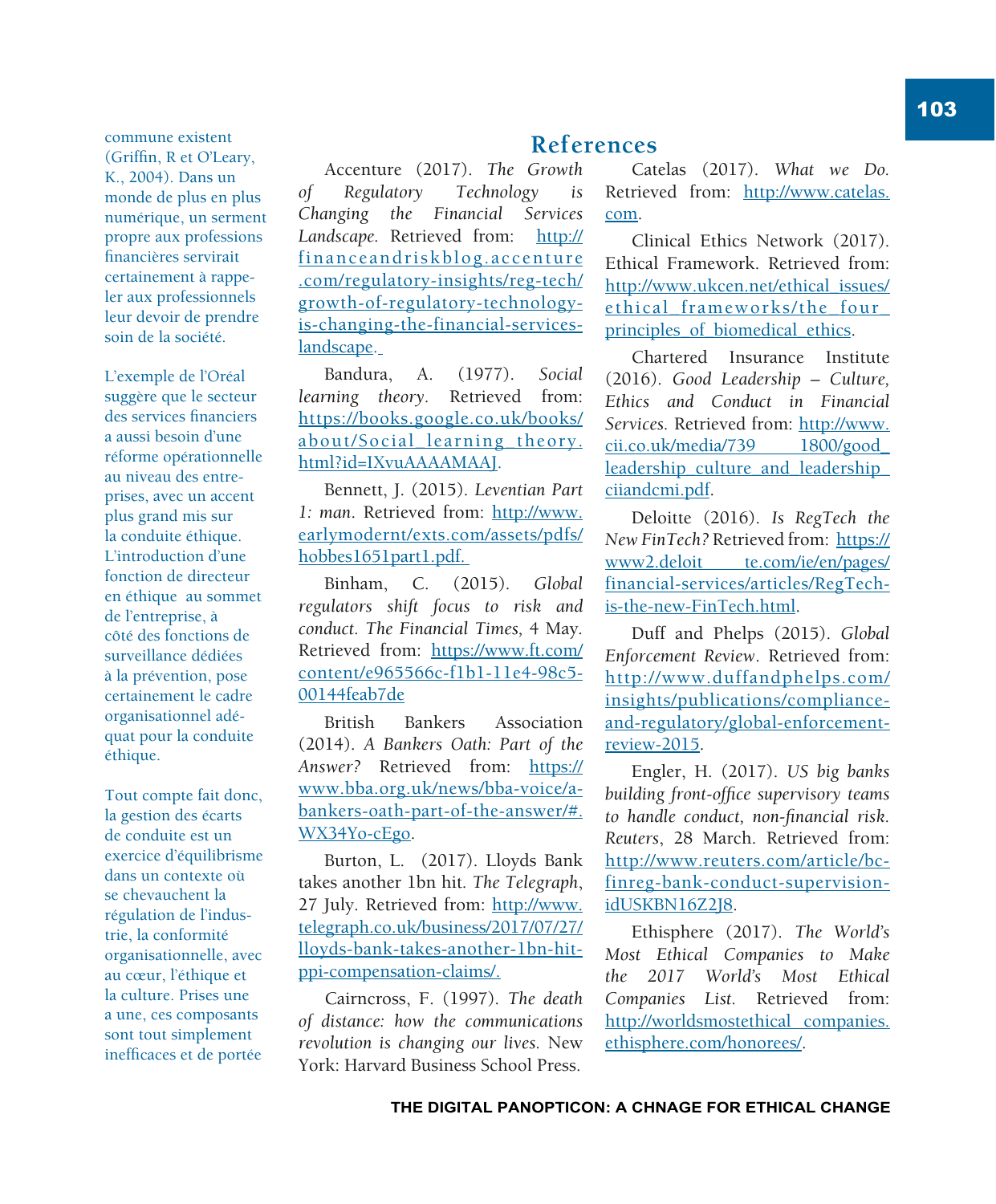limitée. RegTech est un apport certainement valable qui offre un aperçu puissant aux services de conformité et aux régulateurs ; mais ne devrait pas être considéré comme une panacée pour contenir les abus du marché. Au lieu de cela RegTech devrait être mis à profit comme l'occasion de passer à une culture dans laquelle le désir humain inné de « choisir le bien » l'emporte sur les comportements opportunistes caractéristiques des milieux d'affaires. Ceci est certainement un sujet beaucoup plus large que les seuls royaumes des services financiers, cependant, la première étape de ce voyage commence peut-être par nous ; les professionnels des services financiers d'aujourd'hui affrétant la nouvelle culture éthique de demain.

European Central Bank (2017). *ECB Banking Supervision: SSM supervisory priorities 2017.* Retrieved from: https://www. bankingsupervision.europa.eu /ecb / pub/pdf/publication\_supervisory\_ priorities\_2017.en.pdf.

Financial Services Compensation Scheme Industry News (2015). *New report shows continuing "trust gap"*  in UK financial services but industry *seen as competent.* Retrieved from: https://www.fscs.org.uk/industry/ news/2015/november/new-reportshows-continuing-trust-gap-in-ukfinancial-services-but-industry-seenas-competent/.

Financial Stability Board (2014). *Guidance on Supervisory Interaction with Financial Institutions on Risk Culture.* Retrieved from: http://www. fsb.org/wp-content/uploads/140407. pdf.

Financial Conduct Authority Press Releases (2015). *FCA Fines Merrill Lynch International £13.2 million for transaction reporting failures.* Retrieved from: https:// www.fca.org.uk/new s/press-releases/ fca-fines-merrill-lynch-international-%C2%A3132-million-transactionreporting.

Financial Conduct Authority Press Releases (2016). *FCA Publishes Final Rules to make those in the Banking Sector More Accountable.* Retrieved from: https://www.fca.org.uk /new s/press-releases/fca-publishes-finalrules-make-those-banking-sectormore-accountable.

Financial Conduct Authority (2017). *Market Abuse.* Retrieved from: https://www.fca.org.uk/markets/ market-abuse.

Foucault, M. (1975). *Discipline and Punish.* Retrieved from: https:// books.goog le.co.uk/books/ about/Discipline\_and\_Punish. html?id=AVzuf-r22eoC

Fox, J. (2015). Time for bankers to start swearing*. Bloomberg,* 1 April*.* Retrieved from: https:// w w w . b l o o m b e r g . c o m / v i e w / articles/2015-04-01/dutch-bankersstart-taking-an-oath-to-behavebetter.

Griffin, R. (2004). The dark side *of organisational behaviour*. San Francisco John Wiley and Sons Inc.

Hamlin, J. (2011). Young infants prefer prosocial to antisocial others. *Cognitive Development*, 26(1), 30-39.

Humphries, J. (2016). The rise of RegTech and what it means for your business. *Forbes*, 14 December. Retrieved from: https://www.forbes.com/sites/ forbesfinancecouncil/2016/12/14/ t h e - r i s e - o f - r e g t e c h - a n d w h a t - i t - m e a n s - f o r - y o u r business/#2f89de445935.

KPMG, (2016). *Evolving Banking Regulation Part 5*. Retrieved from:

https://assets.kpmg.com/content/ dam/kpmg/pdf/2016/02/evolvingbanking-regulation-part-5.pdf.

The European Systemic Risk Board (2015) *Misconduct Risk Report*. Retrieved from: https://www.esrb. europa.eu/pub/pdf/other/150625\_ report\_misconduct\_risk.en.pdf